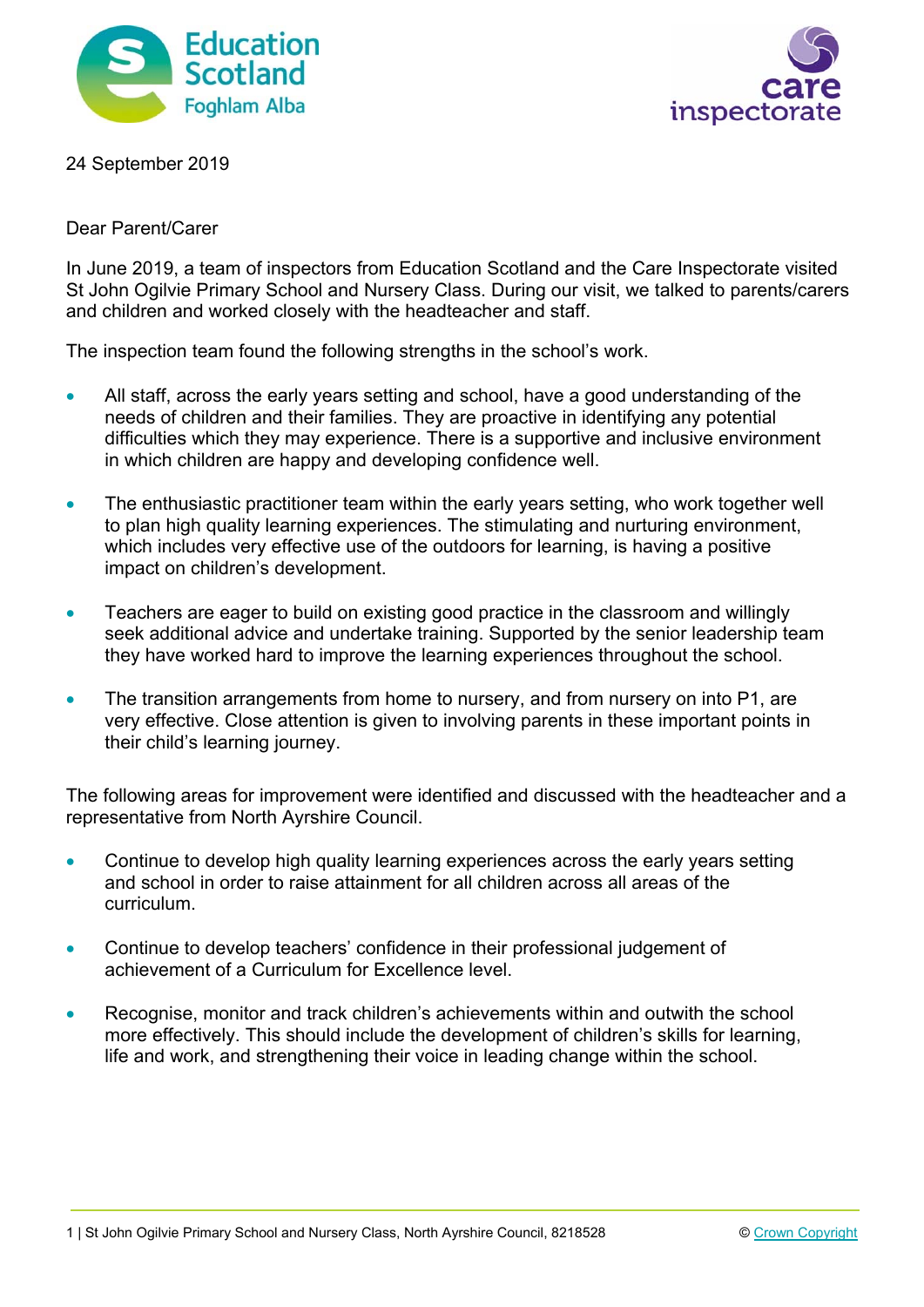



We gathered evidence to enable us to evaluate the school's work using quality indicators from How good is our school? (4<sup>th</sup> edition) and How good is our early learning and childcare? Quality indicators help schools, local authorities and inspectors to judge what is working well and what needs to be improved. Following the inspection of each school, the Scottish Government gathers details of our evaluations to keep track of how well Scottish schools are doing.

## Here are Education Scotland's evaluations for St John Ogilvie Primary School and Nursery Class

| Quality indicators for the primary school                                                                                                 | <b>Evaluation</b> |
|-------------------------------------------------------------------------------------------------------------------------------------------|-------------------|
| Learning, teaching and assessment                                                                                                         | good              |
| <b>Raising attainment and achievement</b>                                                                                                 | satisfactory      |
| Descriptions of the evaluations are available from:<br>How good is our school? (4 <sup>th</sup> edition), Appendix 3: The six-point scale |                   |

| <b>Quality indicators for the nursery class</b>                                                                                      | <b>Evaluation</b> |
|--------------------------------------------------------------------------------------------------------------------------------------|-------------------|
| Learning, teaching and assessment                                                                                                    | very good         |
| Securing children's progress                                                                                                         | very good         |
| Descriptions of the evaluations are available from:<br>How good is our early learning and childcare? Appendix 1: The six-point scale |                   |

## Here are the Care Inspectorate's gradings for the nursery class

| Care Inspectorate standards        | <b>Grade</b> |
|------------------------------------|--------------|
| <b>Quality of care and support</b> | very good    |
| Quality of environment             | very good    |

## **Requirements/recommendations made by Care Inspectorate for the nursery class**

During the previous Care Inspectorate inspection, the setting had no requirements or recommendations. As a result of this inspection, there no requirements or recommendations.

This letter and a more detailed document called Summarised Inspection Findings (SIF) will be available on the Education Scotland website at: https://education.gov.scot/inspection-reports/north-ayrshire/8218528